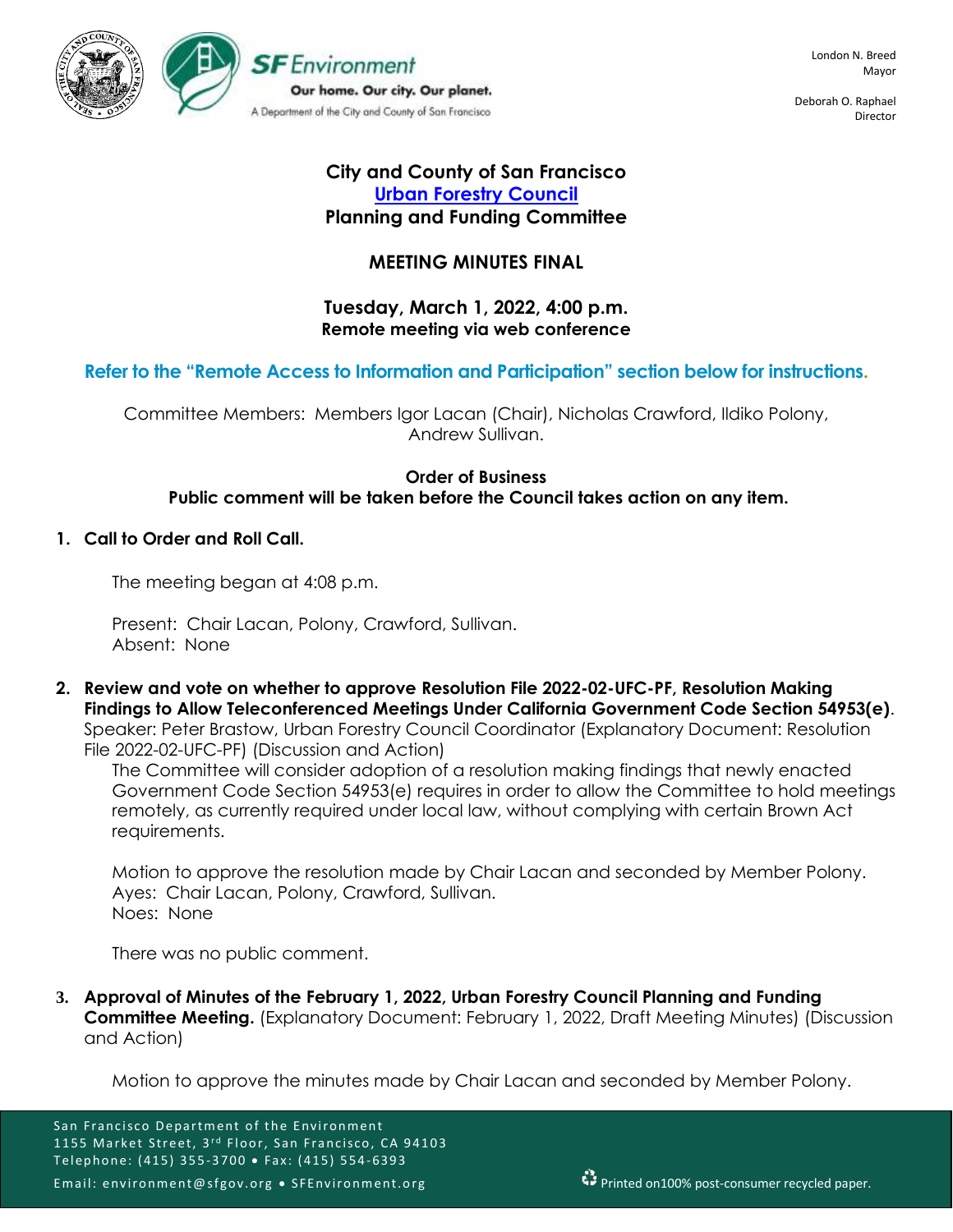Ayes: Chair Lacan, Polony, Crawford, Sullivan. Noes: None

There was no public comment.

**4. General Public Comment:** Members of the public may address the Committee on matters that are within the Committee's jurisdiction and are not on today's agenda.

There was no public comment.

**5. Discussion on strategic and sequential agenda planning, including priority near term agenda items, for the Planning and Funding Committee and the role of the Committee on the Urban Forestry Council**. Speaker: Ildiko Polony, Committee Member. (Discussion and Possible Action)

Member Polony discussed creating agendas more strategically for the Committee and the Council toward enhanced productivity of the Council. She discussed the Strategic Plan as a framework for strategic agenda planning.

Council Chair Sullivan discussed his agreement with the Strategic Plan being a useful framework by which to set agendas for the Council.

Polony and Sullivan shared a dialogue about the elements of successful agenda planning and making the Council more effective.

Committee Chair Lacan discussed the Council focusing on one thing at a time.

Member Crawford discussed his endorsement of focusing energy on one or two things at a time.

Chair Lacan suggested that staff contact the leads of the different Strategic Plan working groups.

There was no public comment.

**6. Discussion on long-term urban forestry funding, including exploration of resources that enable San Francisco to progress on the planting goals of the Urban Forest Master Plan** Speaker: Nicholas Crawford, Committee Member. (Discussion and Possible Action)

Member Crawford discussed how tree planting (Public Works, specifically) has been funded over the years, based on annual available funding-revenue projections. Periodically, there is capital money. He discussed that Public Works desires to find more reliable, regular funding for planting. Bonds fund big items, so street tree funding is generally not the same scale, but it could be a large bond for a period of time (10 years to spend). Stable, regular planting funding would also help with leveraging other funds, e.g., from CalFire.

Chair Lacan and the Committee discussed inviting the different City departments to present on both the status of their urban forestry funding and what tree planting means to them. Chair Lacan discussed the idea of some other agencies (e.g., DPH) providing money to Public Works for planting based on their desire for a greener city for health reasons.

There was no public comment.

**7. New Business/Future Agenda Items.** (Discussion and Possible Action)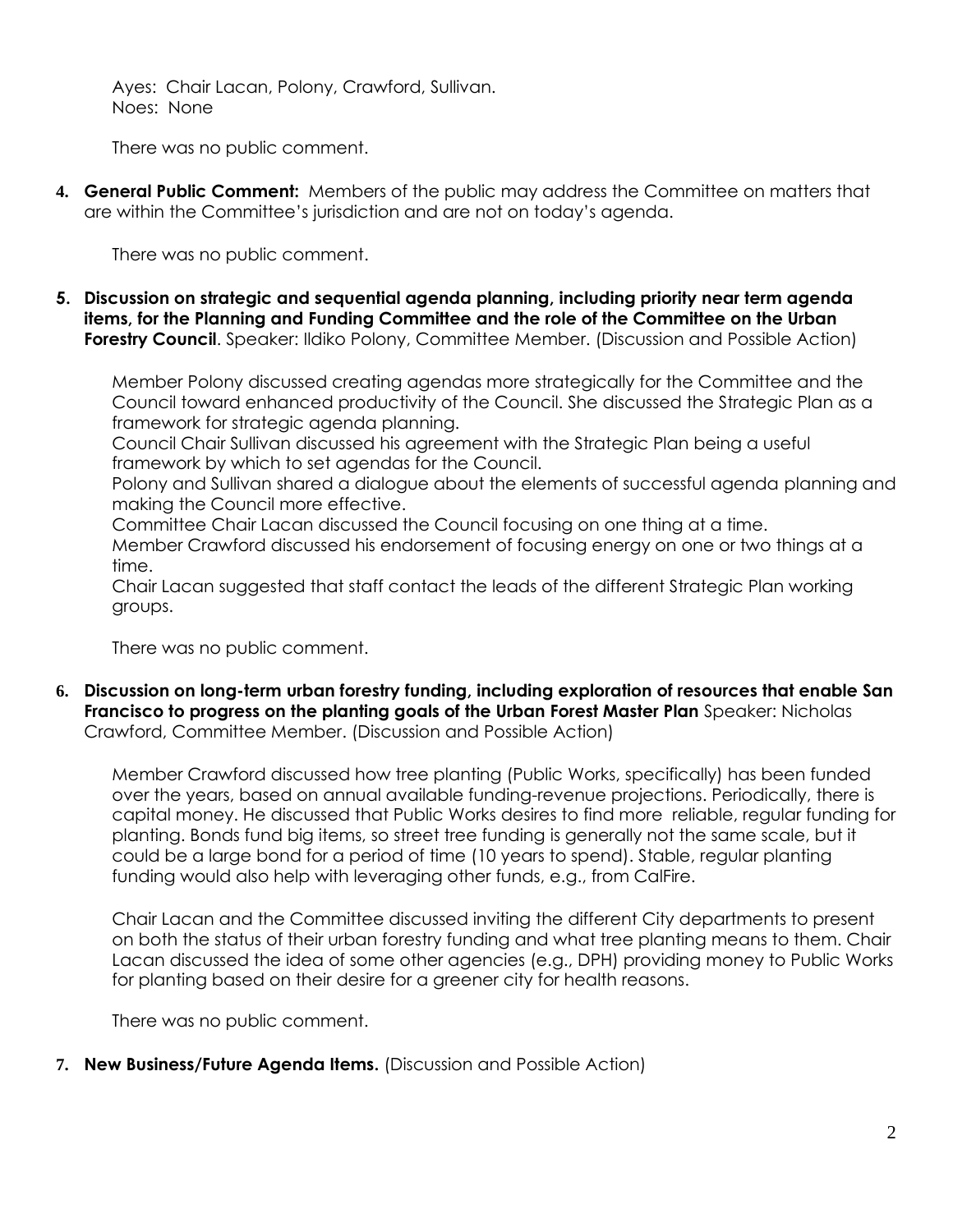Chair Lacan discussed waiting until after the Full Council to see what to put on the agenda for the next Planning and Funding Committee. He also suggested that one of the agencies could potentially present, per discussions in the previous item above. Member Crawford mentioned talking about the split up of the Public Works Department at a future meeting.

Susan Karasoff discussed and advocated for planting native trees and expressed appreciation for the Final Draft Urban Forest Plan and that it included information about planting for biodiversity.

## **8. Adjournment.**

**The next Planning and Funding Committee meeting is on April 5, 2022, at 4:00 p.m. In compliance with the San Francisco Health Officer's Order No. C19-07c, directing all individuals to "shelter in place", public meetings, panels and other advisory bodies will continue on a remote conferencing basis only. Find out about upcoming deadlines, public hearings and meetings. Search the SFEnvironronment.org website archived minutes and agenda.**

# **Remote Access to Information and Participation**

This meeting will be held remotely using video conferencing, through the WebEx Meetings platform, and by telephone for members of the public who are unable to attend using computers or smart devices.

# **Attending the Meeting: Watch or Listen**

Members of the public have the following options for attending the meeting:

Option 1: Watch the meeting using a computer or smart device by clicking on the following link:

<https://ccsf.webex.com/ccsf/onstage/g.php?MTID=e91861ed2b7c2bc5f477e58c1af424c19>

- If you are able to and would like to watch via your computer, please follow these instructions: i) Click on the link above; ii) Enter your first name, last name, and email address if desired; iii) Click "Join by Browser" (directly beneath the "Join Now" button).
- If you are able to watch via your smart mobile device: i) Download the WebEx Meetings application; ii) Click on the link above; iii) Click "Join"; iv) Enter your name and email; v) Click "Ready to Join".

Option 2: Join the meeting by phone if you do not have access to a computer or smart device. Dial: **415-655-0001** and then enter the Access Code: **2498 943 7073**

# **Participating During Public Comment**

Members of the public will have opportunities to participate during public comment. The public is asked to wait for the particular agenda item before making a comment on that item. Comments will be addressed in the order they are received. When the moderator announces that the Committee is taking public comment, members of the public can:

> Participate over the phone (see above) by pressing \*3 (this step is very important, as it will activate the "Raise Hand" icon in the Participant window).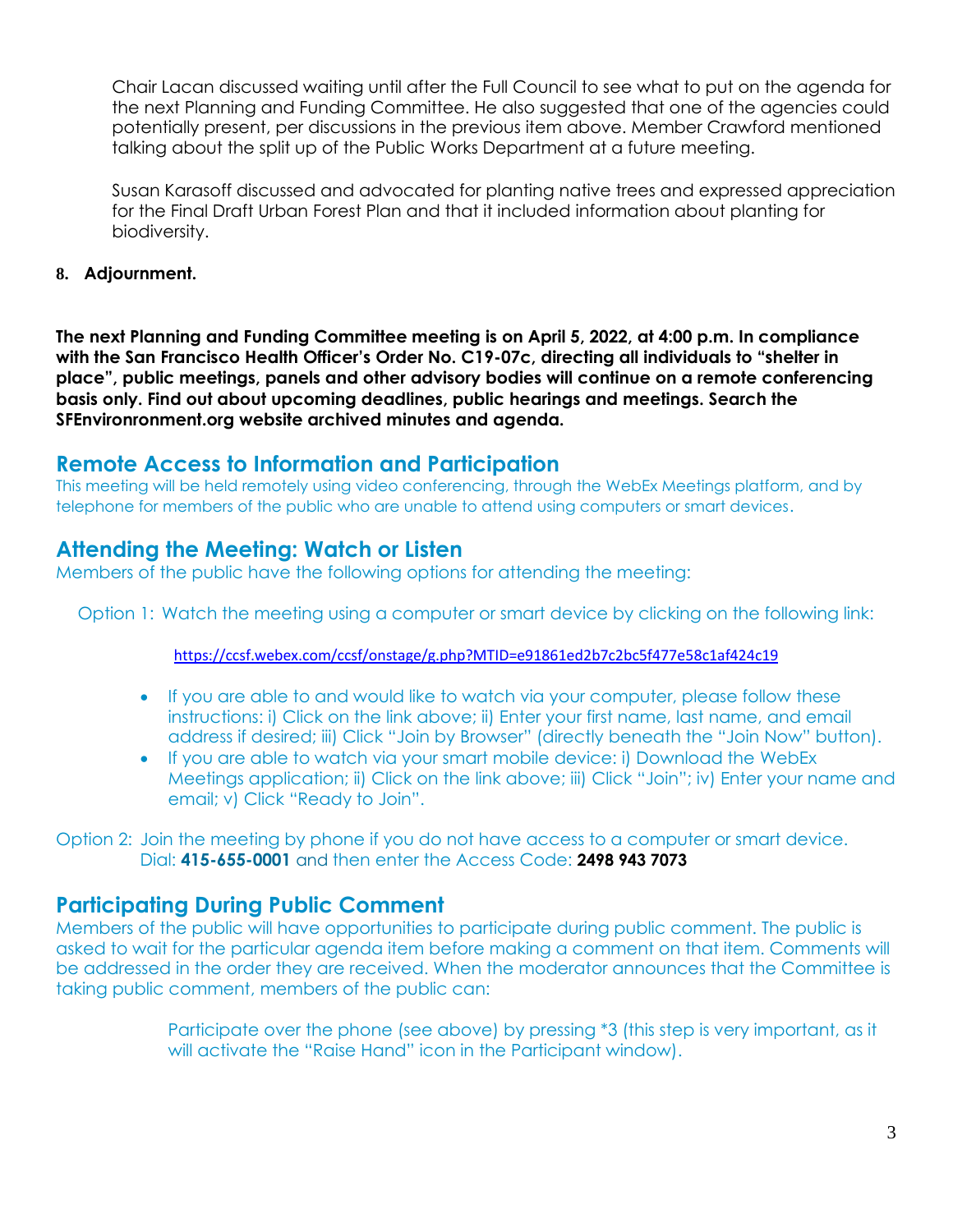Depending on the number of people also in line ahead of you, you may have to wait before it is your opportunity to speak. When it is your turn, you will be notified that your line has been unmuted, and it will be your opportunity to speak. Your line will be muted again when your allotted time expires.

In accordance with Governor Gavin Newsom's statewide order for all residents to "Stay at Home" and the numerous local and state proclamations, orders and supplemental directions - aggressive directives have been issued to slow down and reduce the spread of the COVID-19 virus. Copies of explanatory documents are available, 1) on the Urban Forestry Council webpage [https://sfenvironment.org/about/taskforce/urban-forestry-council;](https://sfenvironment.org/about/taskforce/urban-forestry-council) or (2) upon request to the Commission Affairs Manager, at telephone number 415-355-3700, or via e-mail at peter.brastow@sfgov.org.

## **Important Information**

The ringing of and use of cell phones, pagers and similar sound-producing electronic devices are prohibited at this meeting. Please be advised that the Chair may order the removal from the meeting room of any person(s) responsible for the ringing or use of a cell phone, pager, or other similar sound-producing electronic devices.

## **Public Comment**

At this time, members of the public may address the Committee on items of interest that are within the subject matter jurisdiction of the Committee but are not on today's agenda. Public comment will be taken following each agendized item. Each member of the public may address the Committee for up to three minutes, unless otherwise announced by the Chair. If it is demonstrated that the comments by the public will exceed 15 minutes, the Chair may continue Public Comment to another time during the meeting.

NOTE: Persons unable to attend the meeting may submit to the Committee, by the time the proceedings begin, written comments regarding the agenda items above. These comments will be made a part of the official public record and shall be brought to the attention of Committee Members. Any written comments should be sent to: Commission Affairs Manager, Department of the Environment, peter.brastow@sfgov.org, by 5:00 p.m. on the day prior to the hearing. Written public comment received by the Council will be posted as an attachment to the minutes.

The Brown Act forbids the Committee from taking action or discussing any item or issue not appearing on the posted agenda. This rule applies to issues raised in public comment as well. In response to public comment, not on an agendized item, the Committee is limited to:

- 1. Briefly responding to statements made or questions posed by members of the public, or
- 2. Request staff to report back on a matter at a subsequent meeting, or

3. Directing staff to place the item or issue on a future agenda (Government Code Section 54954.2(a).)

### **Disability Access**

The Urban Forestry Council meetings will be held virtually. The Committee meeting rooms are closed.

The following services are available on request 48 hours prior to the meeting; except for Monday meetings, for which the deadline shall be 4:00 p.m. of the last business day of the preceding week: For American sign language interpreters or the use of a reader during a meeting, a sound enhancement system, and/or alternative formats of the agenda and minutes, please contact the Department of Environment at (415) 355-3700 or peter.brastow@sfgov.org to make arrangements for the accommodation. Late requests will be honored, if possible.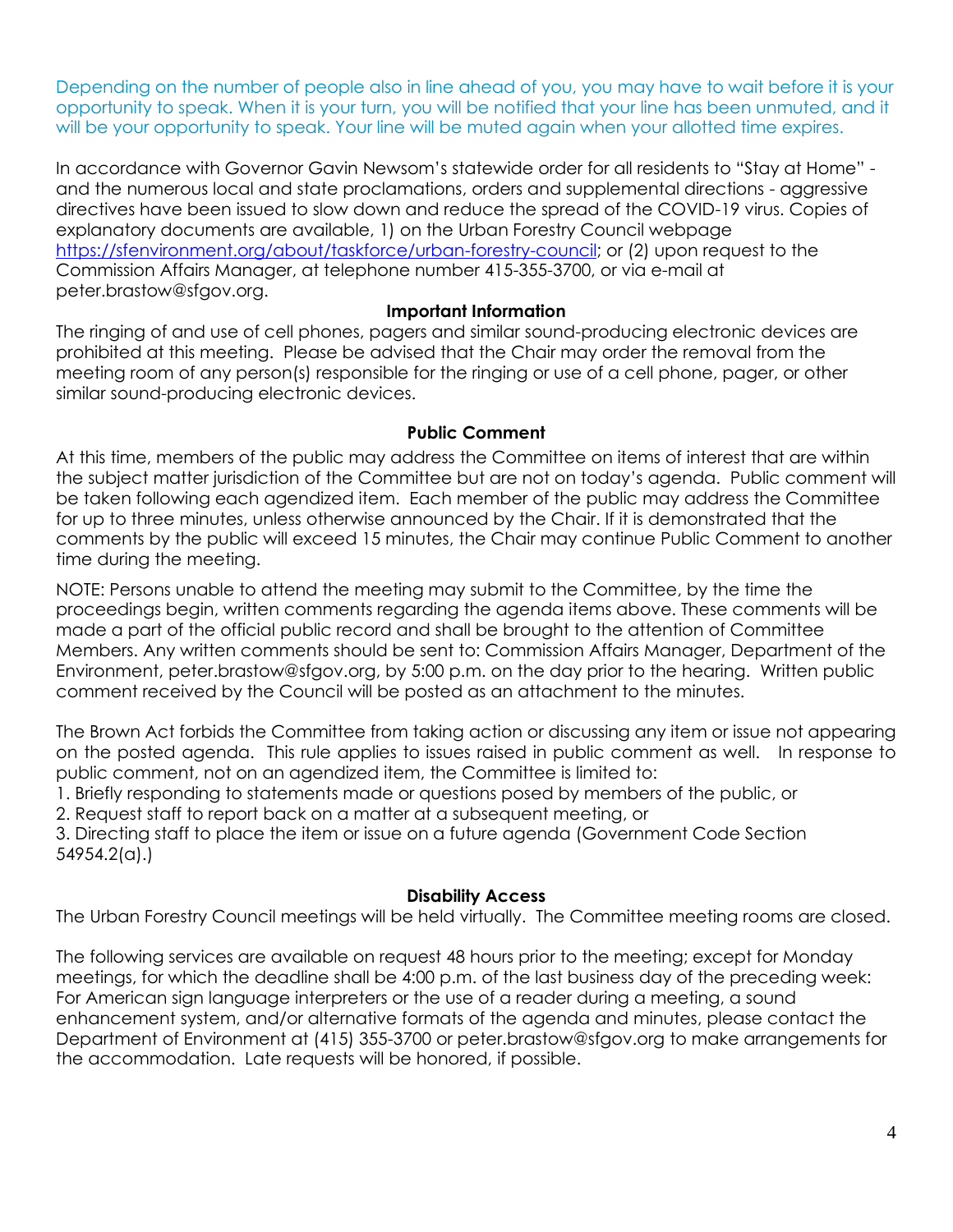In order to assist the City's efforts to accommodate persons with severe allergies, environmental illnesses, multiple chemical sensitivity or related disabilities, attendees at public meetings are reminded that other attendees may be sensitive to various chemical-based products. Please help the City accommodate these individuals. Individuals with chemical sensitivity or related disabilities should call the Mayor's Office on Disability at (415) 554-6789 or (415) 554-6799 (TTY) for additional information.

#### **Language Access**

Per the Language Access Ordinance (Chapter 91 of the San Francisco Administrative Code), Chinese, Spanish and or Filipino (Tagalog) interpreters will be available upon requests. Meeting Minutes may be translated, if requested, after they have been adopted by the Commission. Assistance in additional languages may be honored whenever possible. To request assistance with these services please contact the Commission Affairs Manager at 415-355-3700 or peter.brastow@sfgov.org, at least 48 hours in advance of the hearing. Late requests will be honored if possible.

#### **語言服務**

根據語言服務條例(三藩市行政法典第91章),中文、西班牙語和/或菲律賓語(泰加洛語)傳譯人員在收到要求後將會提供 傳譯服務。翻譯版本的會議記錄可在委員會通過後透過要求而提供。其他語言協助在可能的情況下也將可提供。上述的要求  $\cdot$ 請於會議前最少48小時致電 415-355-3700或電郵至 [p](mailto:%20katie.chansler@sfgov.org)eter.brastow@sfgov.org 向委員會秘書提出。逾期提出的請求 $\cdot$ 若可能的話,亦會被考慮接納。

#### **Acceso A Idioma**

De acuerdo con la Ordenanza de Acceso a Idiomas "Language Access Ordinance" (Capítulo 91 del Código Administrativo de San Francisco "Chapter 91 of the San Francisco Administrative Code") intérpretes de chino, español y/o filipino (tagalo) estarán disponibles de ser requeridos. Las minutas podrán ser traducidas, de ser requeridas, luego de ser aprobadas por la Comisión. La asistencia en idiomas adicionales se tomará en cuenta siempre que sea posible. Para solicitar asistencia con estos servicios favor comunicarse con el Secretario de la Comisión al 415-355-3700, o peter.brastow@sfgov.org por lo menos 48 horas antes de la reunión. Las solicitudes tardías serán consideradas de ser posible.

### **Access Sa Wika**

Ayon sa Language Access Ordinance (Chapter 91 ng San Francisco Administrative Code), maaaring magrequest ng mga tagapagsalin sa wikang Tsino, Espanyol, at/o Filipino (Tagalog). Kapag hiniling, ang mga kaganapan ng miting ay maaring isalin sa ibang wika matapos ito ay aprobahan ng komisyon. Maari din magkaroon ng tulong sa ibang wika. Sa mga ganitong uri ng kahilingan, mangyaring tumawag sa Clerk ng Commission sa 415-355-3700, o peter.brastow@sfgov.org sa hindi bababa sa 48 oras bago mag miting. Kung maari, ang mga late na hiling ay posibleng pagbibigyan.

## **Know Your Rights Under the Sunshine Ordinance (Chapter 67 of the San Francisco Administrative Code)**

Government's duty is to serve the public, reaching its decisions in full view of the public. Commissions, boards, councils, and other agencies of the City and County exist to conduct the people's business. This ordinance assures that deliberations are conducted before the people and that City operations are open to the people's review. For more information on your rights under the Sunshine Ordinance or to report a violation of the ordinance, contact the Sunshine Ordinance Task Force, City Hall, Room 244, One Dr. Carlton B. Goodlett Place, San Francisco, CA 94102-4683 at Phone No.: (415) 554-7724; Fax No.: (415) 554-5163; E-mail: sotf@sfgov.org. Copies of the Sunshine Ordinance can be obtained from the Clerk of the Sunshine Task Force, the San Francisco Public Library and on the City's website at www.sfgov.org.